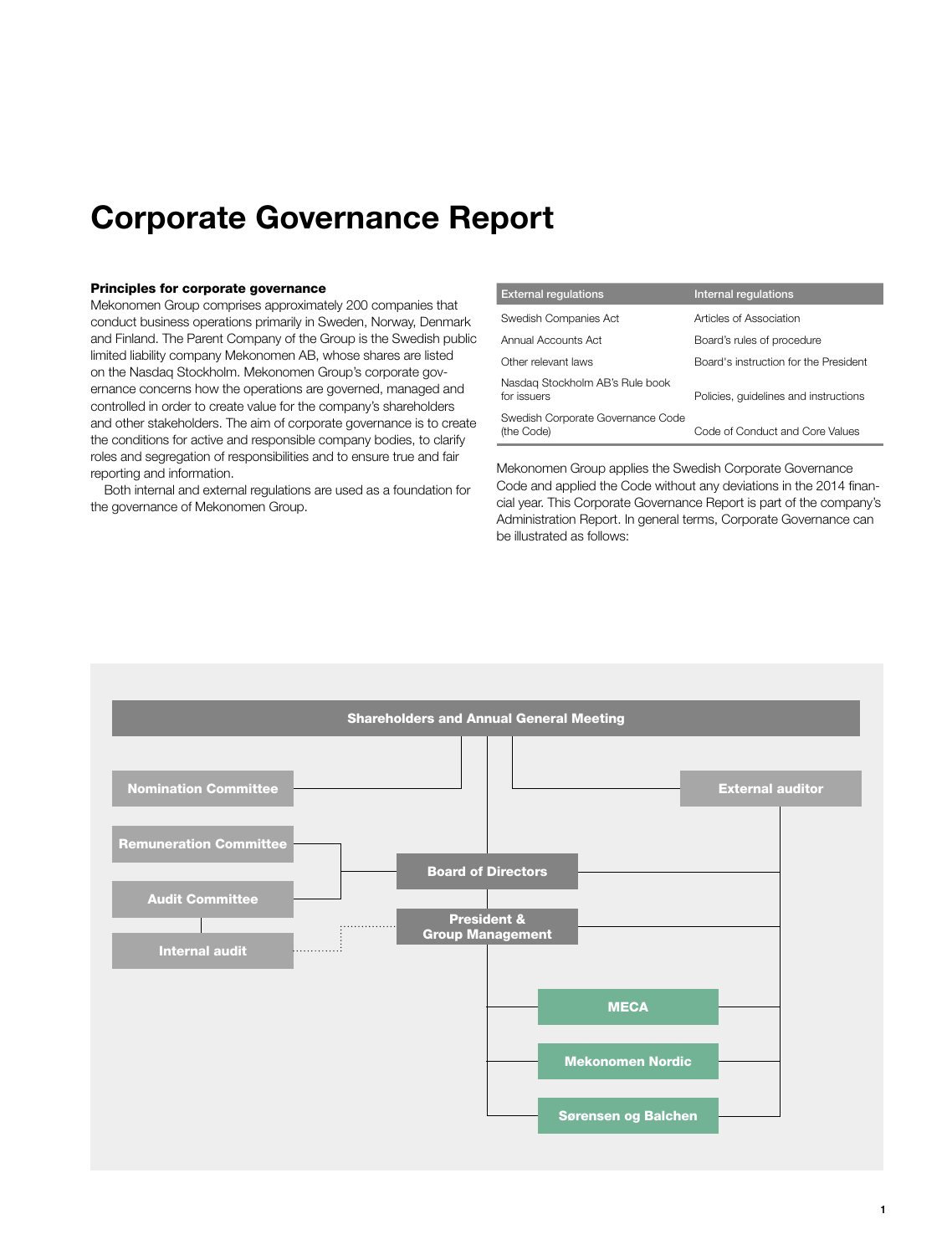## **Shareholders**

The Mekonomen share has been listed on the Nasdaq Stockholm, Mid Cap segment since 29 May 2000. Share capital amounted to SEK 89,753,718 on 31 December 2014, represented by 35,901,487 shares. The total market value for the company on 31 December 2014 amounted to SEK 7.3 billion, based on the closing price of SEK 204.00. All shares provide the same voting rights and equal rights to the company's profit and capital. The company's Articles of Association do not include any restrictions on how many votes each shareholder can cast at a General Meeting.

The number of shareholders on 31 December 2014 was 9,664 (8,355). On the same date, the ten largest shareholders controlled 57.4 per cent (56.0) of the capital and voting rights and the participation of foreign owners accounted for 28.0 (33.4) per cent of the capital and voting rights.

Shareholders which directly or indirectly represent at least onetenth of the voting rights for all shares in Mekonomen are Axel Johnson AB and subsidiaries, whose shareholding on 31 December 2014 amounted to 26.5 per cent (26.5). For further information on Mekonomen's shares and shareholders, refer to pages 26-27 in the Mekonomen 2014 Annual Report.

## General Meetings

The General Meeting is Mekonomen Group's highest governing body, at which every shareholder is entitled to participate. The Annual General Meeting is to be held within six months of the close of the financial year. The Annual General Meeting approves the income statement and balance sheet, the appropriation of the company's profit, decides on discharge from liability, elects the Board of Directors and auditors, and approves fees, addresses other statutory matters as well as making decisions pertaining to proposals from the Board and shareholders. The company announces the date and location of the Annual General Meeting as soon as the Board has made its decision, but not later than in connection with the third-quarter report. Information pertaining to the location and time is available on the company's website. Shareholders that are registered in Euroclear's shareholders register on the record date and have registered participation in adequate time are entitled to participate in the Annual General Meeting and vote according to their shareholdings. All information concerning the company's meetings, such as registration, entitlement for items to be entered in the agenda in the notification, minutes, etc., is available on the company's website.

With regard to participation in the Annual General Meeting, the Board has deemed it is currently not financially justifiable to allow shareholders to participate in the Annual General Meeting through any means other than physical presence. It is the company's aim that the General Meeting be a consummate body for shareholders, in accordance with the intentions of the, for example, the Swedish Companies Act, which is why the objective is that the Board in its entirety, the representative of the Nomination Committee, the President, auditors and other management executives must always be present at the Meeting.

## Annual General Meeting 2014

The Annual General Meeting was held in Stockholm on 8 April 2014. The complete minutes of the Annual General Meeting are available on the Mekonomen website at mekonomen.com. In brief, the Annual General Meeting resolved:

• to adopt the income statement and balance sheet, the consolidated income statement and the consolidated balance sheet

- to pay a dividend of SEK 7.0 per share to shareholders
- to discharge the members of the Board and the President from liability
- that the number of members of the Board elected by the Annual General Meeting be seven with no deputy members
- to pay total Board fees of SEK 1,950,000, of which SEK 400,000 relates to fees to the Chairman of the Board and SEK 300,000 relates to the Executive Vice Chairman, and also SEK 250,000 relates to fees to each of the other Board members elected by the Annual General Meeting who are not employed by the Group. Furthermore, fees for Committee work are to be paid as follows: SEK 60,000 to the Chairman of the Audit Committee, SEK 35,000 to each of the other members of the Audit Committee, SEK 35,000 to the Chairman of the Remuneration Committee and SEK 25,000 to each of the other members of the Remuneration Committee.
- to re-elect Fredrik Persson as Chairman of the Board
- to re-elect Board members Kenneth Bengtsson, Kenny Bräck, Helena Skåntorp and Marcus Storch and elect Caroline Berg and Christer Åberg as new Board members
- to elect the auditing firm of PricewaterhouseCoopers AB as the company's auditor for the period until the close of the 2015 Annual General Meeting.
- to adopt proposals for guidelines regarding the composition of the Nomination Committee
- to adopt the Board's proposals for guidelines regarding remuneration of senior executives
- to adopt the Board's proposals concerning employees' acquisition of shares in subsidiaries
- to adopt authorisation for the Board, for the period until the next Annual General Meeting, on one or more occasions, with or without preferential rights for shareholders, to make decisions on new share issues of not more than 3,590,149 shares.

## 2015 Annual General Meeting

The Annual General Meeting will be held at 3:00 p.m. on 14 April 2015 at Courtyard by Marriott in Stockholm, Sweden.

#### Nomination Committee

In accordance with the guidelines established at the Annual General Meeting on 8 April 2014, Mekonomen Group has established a Nomination Committee. The company is to have a Nomination Committee comprising four members. The four largest shareholders of the company were contacted by the company's Board based on the list of registered shareholders on 31 August 2014 as provided by Euroclear Sweden AB.

Prior to the 2015 Annual General Meeting, the Nomination Committee consists of Alexandra Mörner representing the Axel Johnson AB Group, Anna Ohlsson-Leijon representing SEB fonder, Arne Lööw representing the Fjärde AP-fonden, and Annika Andersson representing Swedbank Robur fonder. Alexandra Mörner was elected Chairman of the Nomination Committee. Mekonomen's Chairman, Fredrik Persson, was co-opted to the Nomination Committee. Fees are not paid to members of the Nomination Committee.

In accordance with the Swedish Corporate Governance Code, the Nomination Committee is to have at least three members, one of whom is to be appointed Chairman. The majority of these members are to be independent in relation to the company and company management and at least one of the Nomination Committee members is to be independent in relation to the company's largest shareholders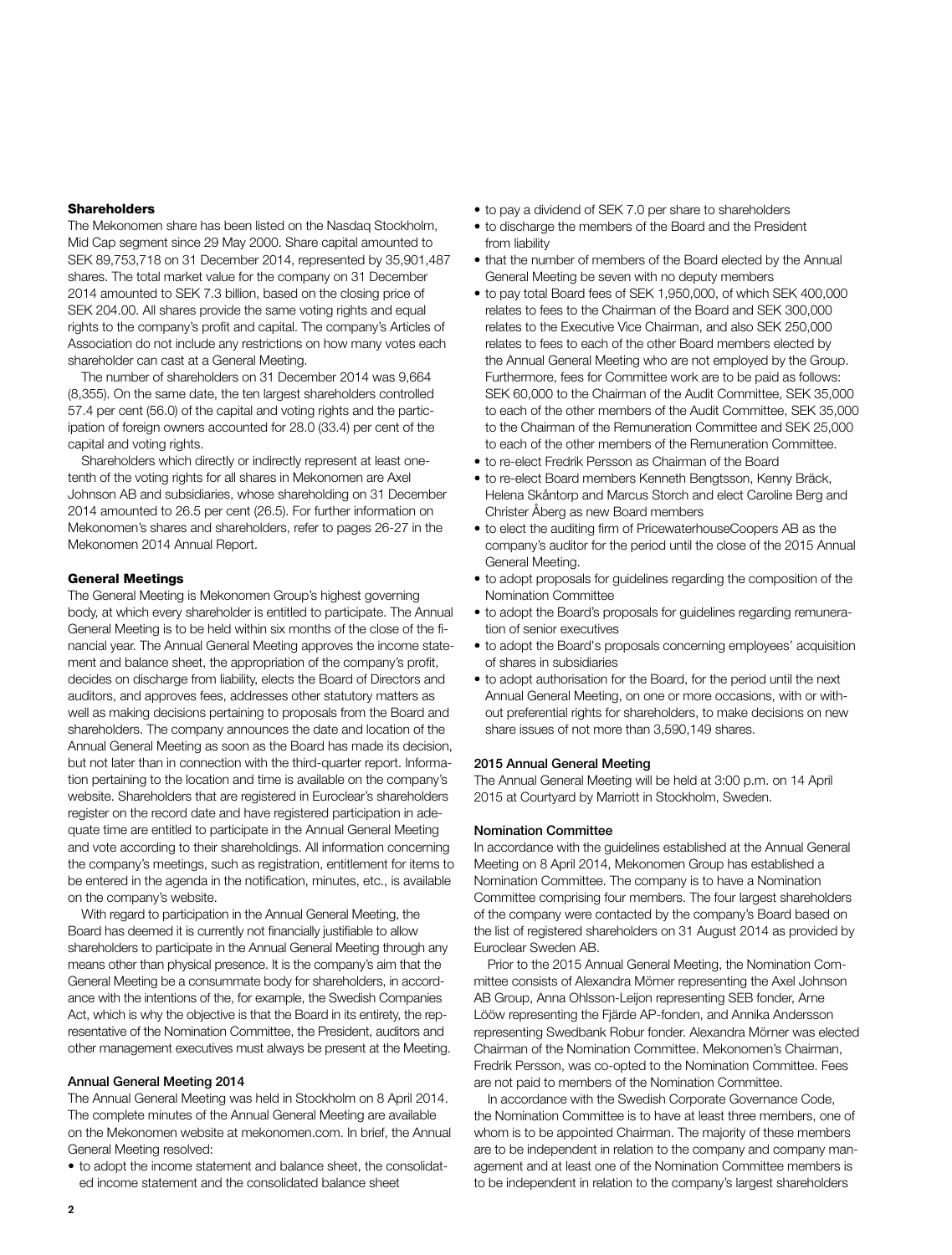in terms of the number of votes. Mekonomen Group's Nomination Committee comprises four members, all of whom are deemed to be independent in relation to the company and company management. Mekonomen Group's Nomination Committee also meets other independence requirements.

The Nomination Committee's task is to present proposes to the Annual General Meeting concerning:

- the Chairman of the Annual General Meeting
- the number of members of the Board and deputy members
- fees to the Board and auditors, and any special remuneration for committee work
- the Chairman of the Board and other Board members
- auditors
- guidelines on the composition of the Nomination Committee, etc.

In conjunction with its task, the Nominating Committee is to perform the duties incumbent on nomination committees in accordance with the Swedish Corporate Governance Code, and at the request of the Nomination Committee, the company is to provide human resources, such as a secretary function for the Committee, to facilitate its work. If necessary, the company is also to pay reasonable costs for external consultants deemed necessary by the Nomination Committee for it to perform its duties.

Mekonomen Group has not established any specific age limit for Board members or time limits pertaining to the length of time Board members may sit on the Board. Auditors are elected annually when the matter is submitted to the Annual General Meeting.

# Specific information about the Board's work Size and composition

According to the Articles of Association, the Board of Directors is to comprise three to seven members and not more than three deputy members. The company's Articles of Association have no specific provisions relating to the appointment and discharge of Board members or amendments to the Articles of Association. The Board of Directors is to be elected annually at the Annual General Meeting.

The Annual General Meeting on 8 April 2014 resolved that the Board was to comprise seven ordinary members with no deputy members. The Annual General Meeting resolved to re-elect Fredrik Persson as Chairman of the Board, to re-elect Board members Kenneth Bengtsson, Kenny Bräck, Helena Skåntorp and Marcus Storch and to elect Caroline Berg and Christer Åberg as new Board members. Antonia Ax:son Johnson and Anders G Carlberg declined re-election at the 2014 Annual General Meeting.

All ordinary members are independent in relation to the company and its management in accordance with the definition in the Swedish Corporate Governance Code. Four of the Board members are independent also in relation to major shareholders. The President is not a member of the Board and neither is any other member of Group Management. See also the table on page 7.

## Board members

It is the opinion of the Nomination Committee that the Board's structure in terms of competency, experience and background is compatible with the company's operations, development phase and circumstances.

## Chairman

The Chairman of the Board, Fredrik Persson, is not employed by the company and does not have any assignments with the company beyond his chairmanship. It is the opinion of the Board that Fredrik Persson ensures that the Board conducts its assignments efficiently and also fulfils its duties in accordance with applicable laws and regulations.

# The Board's working procedures

The Board is responsible for the company's organisation and management and is to also make decisions pertaining to strategic issues. The Board held 12 meetings in 2014, of which one was a statutory meeting. The minutes of the meetings were recorded by the Board's secretary, who is the Group's CFO.

Relevant meeting documentation was sent to all members prior to each meeting, which were then held in accordance with the approved agenda. On occasions, other senior executives participated in Board Meetings in a reporting capacity, as necessary. No dissenting opinions to be recorded in the minutes were expressed at any of the meetings during the year. The Board meetings during the year addressed the fixed items of each meeting agenda, such as business situation, financial reporting and investments. Other issues discussed by the Board during the year were strategy, market trends and structural changes to the Danish operations. In addition, selected Board meetings discussed issues relating to annual accounts, interim reports and budget.

## **Assignments**

In accordance with the requirements of the Code, the Board's aim was to devote particular attention to establishing overall goals for the operations and decide on strategies by which to achieve these goals and to continuously evaluate the operating management, with the aim of ensuring the company's governance, management and control. The Board strives to ensure that functioning systems are in place for the monitoring and control of the company's financial position in relation to the established goals, that control of compliance with laws and other regulations is implemented and that the provision of external information is open, objective and relevant.

There are written instructions that regulate the distribution of assignments between the Board and the President, and for the reporting process. The instructions are reviewed annually and are primarily: the rules of procedure for the Board's work, instructions for the President and authorisation regulations.

The Board evaluates its work every year and it is the duty of the Chairman of the Board to ensure that evaluation is performed. In 2014, the Chairman organised a written questionnaire for all Board members. The collective opinion based on the 2014 evaluation is that the Board's work functioned well and that the Board fulfilled the Code's requirements regarding assignment of the Board.

The Annual General Meeting resolved, in accordance with the proposal from the Nomination Committee, to allocate Board fees amounting to SEK 1,950,000, of which SEK 400,000 to the Chairman of the Board and SEK 300,000 to the Executive Vice Chairman, and SEK 250,000 to each of the other Board members. Furthermore, fees for Committee work are to be paid as follows: SEK 60,000 to the Chairman of the Audit Committee, SEK 35,000 to each of the other members of the Audit Committee, SEK 35,000 to the Chairman of the Remuneration Committee and SEK 25,000 to each of the other members of the Remuneration Committee.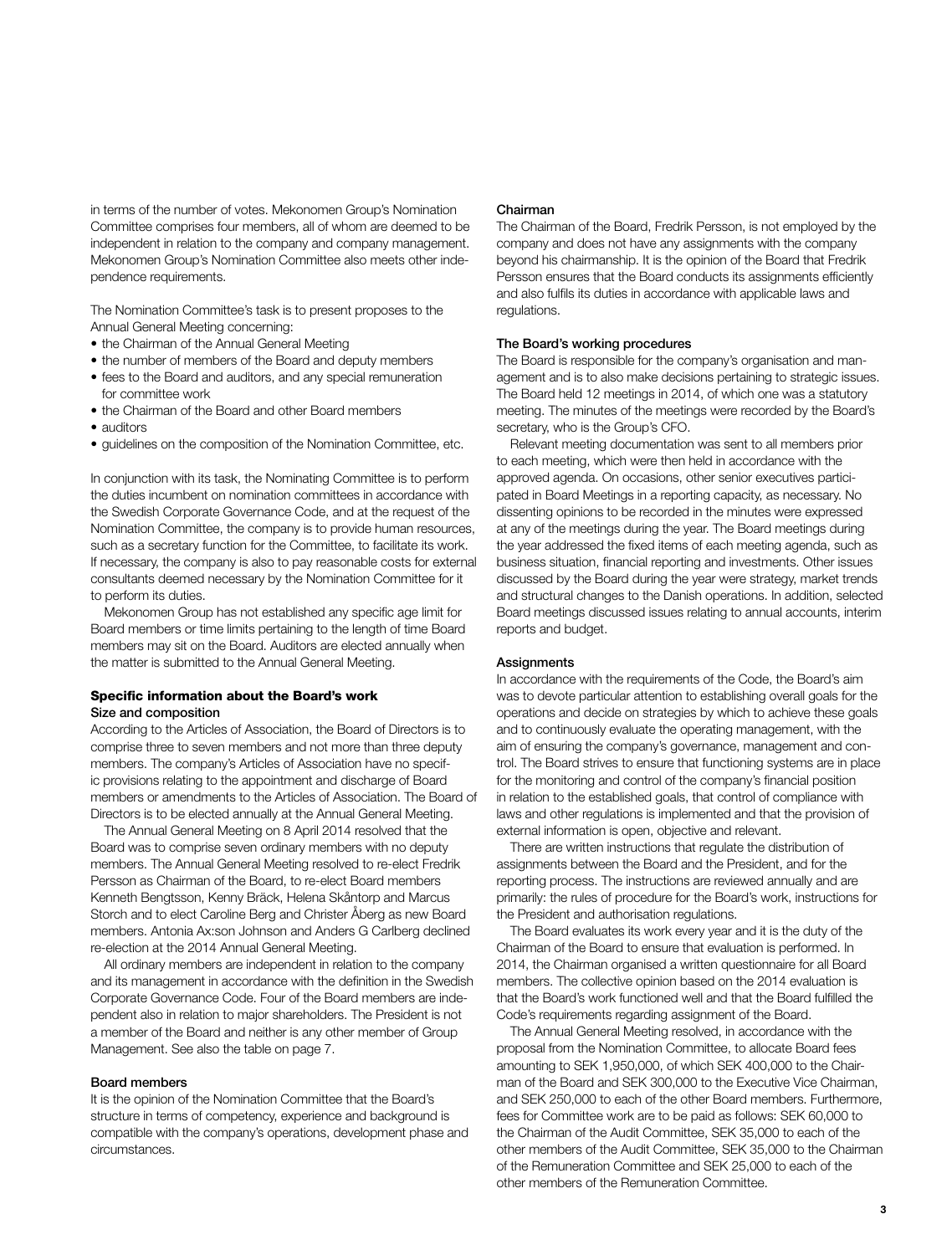# Board Committees

The Board has established a Remuneration Committee and an Audit Committee. The Committees' work mainly comprises preparing issues and providing consultation, although the Board can delegate authority to make decisions in specific cases. The members and Chairmen of the Committees are appointed at the statutory Board meeting held directly after the election of Board members.

# Audit Committee

The Audit Committee's main duties comprise:

- Monitoring the company's financial reporting and the effectiveness of the company's internal control, internal audit and risk management regarding the financial reporting
- Performing annual risk analyses together with the President and Group CFO to govern the resources of the internal audit towards key risk areas
- Preparing an audit plan for the Board for both the external and internal audit, and ensuring coordination between these two audits
- Evaluating the work of the external auditors
- Preparing guidelines for the other non-audit services that the company may procure from the company's auditors and, where necessary, grant pre-approval when the company's auditors are engaged for assignments other than audit assignments.
- Evaluating the objectivity and independence of the external auditors
- Supporting the Nomination Committee by providing proposals on election of external auditors and fees to auditors

The Audit Committee comprises three Board members: Helena Skåntorp (Chairman), Kenneth Bengtsson and Christer Åberg.

The Audit Committee held four meetings in 2014 and all members were present at these meetings. The Group's external auditors and the Group's CFO and Head of internal audit also participated at the meetings.

## Remuneration Committee

The task of the Remuneration Committee is to discuss, decide on and present recommendations on the salaries, other employment terms and incentive programmes for company management. However, the Board in its entirety determines the remuneration and other employment terms for the President. The work of the Remuneration Committee is based on resolutions by the Annual General Meeting pertaining to guidelines for remuneration of senior executives.

From 8 April 2014, the Remuneration Committee comprised Fredrik Persson (Chairman), Marcus Storch and Caroline Berg. The President, Håkan Lundstedt, was co-opted to the Remuneration Committee. The Remuneration Committee held two meetings in 2014 prior to 8 April, and all members were present at these meetings. In addition, the President of the company, Håkan Lundstedt, was present at one of these meetings.

# Company management

# President's assignment

The President is appointed and may be discharged by the Board and his work is continuously evaluated by the Board, which occurs without the presence of company management. Mekonomen Group's President and CEO, Håkan Lundstedt, is also a member of the Board of Dialect AB, Vanna AB and Intersport Sverige AB, and has no shareholdings or ownership in companies with significant business ties with Mekonomen Group.

#### Company management

A more detailed presentation of company management is found on page 8.

# Remuneration of senior executives

It is considered very important to ensure that there is a clear link between remuneration and the Group's values and financial goals in both the short and the long term. The guidelines for remuneration of senior executives approved by the 2014 Annual General Meeting entail that the company is to offer market-based remuneration that allows the Group to recruit and retain the right executives, and entail that the criteria for determining remuneration is to be based on the significance of work duties and employees' competencies, experience and performance.

Remuneration is to comprise:

- fixed basic salary
- variable remuneration
- pension benefits
- other benefits and severance terms

The guidelines encompass Group Management, which comprised five individuals including the President in 2014. Remuneration is determined by the Board's Remuneration Committee. However, remuneration of the President is determined by the Board in its entirety.

Mekonomen Group's Board of Directors makes decisions pertaining to remuneration of the President Håkan Lundstedt. The President has a fixed cash basic salary per month and a short-term cash variable salary portion, which is based on the company's earnings and individual qualitative parameters and that can amount to a maximum of 60 per cent of the basic annual salary. Under the pension terms, payment of pension premiums is made in the amount corresponding to 29 per cent of basic salary. Other benefits consist of a company car. The period of notice is 12 months if employment is terminated by the company, and six months if terminated by the President. If termination is initiated by the company, severance pay amounting to six months' salary is paid.

The distribution between basic salary and variable remuneration is to be proportionate to the senior executive's responsibilities and authorities. The short-term variable remuneration for other senior executives is based on the Group's earnings and on individual qualitative parameters and can amount to a maximum of 33 percentage points of basic salary. Other benefits refer primarily to company cars. Pension premiums are paid in an amount that is based on the ITP plan or a corresponding system for employees outside Sweden. Pensionable salary comprises basic salary. The period of notice is 12 months if employment is terminated by the company, and six months if terminated by the employee. Severance pay for termination on the part of the company may amount to a maximum of one annual salary.

At the 2014 Annual General Meeting, it was also resolved that Group Management and a number of selected, business-critical senior executives may receive long-term variable remuneration from the company. The criteria for determining the variable remuneration portion for each individual is decided by the Board's Remuneration Committee, and for the President by the Board in its entirety. The long-term variable remuneration is to be profit-based and calculated on the Group's earnings for the 2014-2016 financial years. The entire bonus programme, as an expense for the company, is to amount to a maximum of SEK 24 M for the period. Furthermore, an addi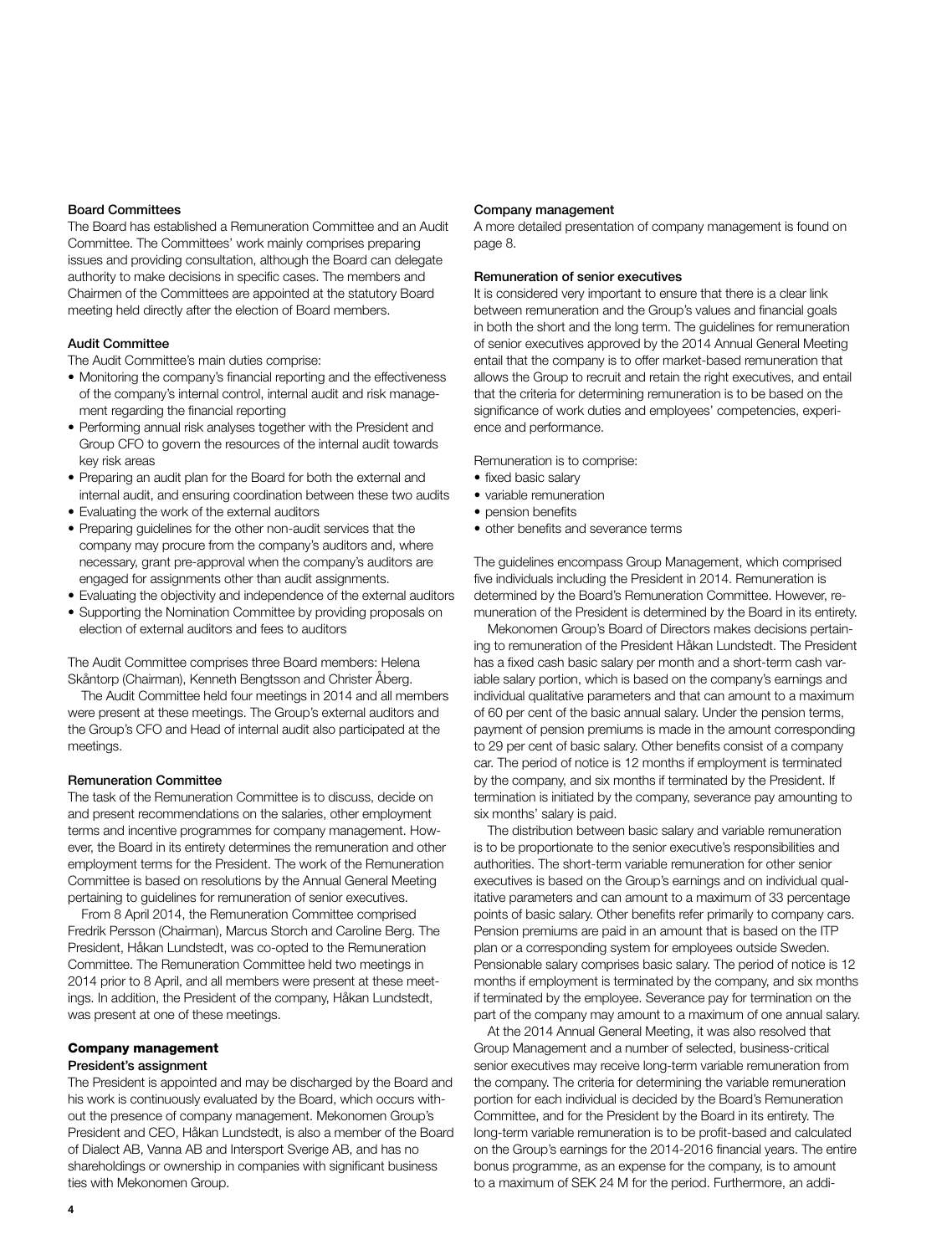tional requirement to the above is that the average price paid for the Mekonomen share on Nasdaq Stockholm on the last trading day in December 2016 is to exceed the Nasdaq Stockholm PI index for the programme period. The right to receive variable remuneration expires if the senior executive resigns (before payment). No bonus was reserved as per 31 December 2014 pertaining to this bonus programme.

Other than the above, the Board has not decided on any other share or share-price based incentive programs for company management.

# Auditors

The auditors are appointed at the Annual General Meeting and are charged with reviewing the company's financial reporting and the Board's and President's management of the company. At the 2014 Annual General Meeting, PricewaterhouseCoopers AB (PwC), with Authorised Public Accountant Lennart Danielsson as Auditor in Charge, was appointed as the auditing firm until the 2015 Annual General Meeting. PwC has an organisation comprising broad and specialised competency that is well-suited to Mekonomen Group's operations. In addition to Mekonomen Group, Lennart Danielsson is the Auditor in Charge of SWECO AB and Studsvik AB.

PwC submits an auditor's report for Mekonomen AB (publ.) and for the company's subsidiaries. The auditors also perform a review of the third-quarter interim report.

The audit is conducted in accordance with International Standards on Auditing (ISA) and generally accepted auditing standards in Sweden. The audit of annual report documents for legal entities outside Sweden is conducted in accordance with statutory requirements and other applicable rules in each country.

| Fees to auditors, SEK M                                   | 2014     | 2013 |
|-----------------------------------------------------------|----------|------|
| <b>PwC</b>                                                |          |      |
| Fees for audit assignments                                | 6        | Ω    |
| Audit-related services other than the audit<br>assignment | O        | Ω    |
| Tax advice                                                | O        | Ω    |
| Other services                                            | ∩        | Ω    |
| Total fees to PwC                                         | 6        | n    |
| <b>Deloitte</b>                                           |          |      |
| Fees for audit assignments                                | O        |      |
| Audit-related services other than the audit<br>assignment | Ω        | Ω    |
| Tax advice                                                | $\Omega$ | O    |
|                                                           |          | Ω    |
| Other services                                            | ∩        |      |

## Reporting and audit Reporting

The Board supervises the quality of the financial reporting through instructions to the President. It is the President's duty, jointly with the Group's CFO, to review and quality-assure all external financial reporting including financial statements, interim reports, annual reports and press releases with financial content, as well as presentation material in connection with meetings with the media, shareholders and financial institutions.

# Audit

The rules of procedure decided annually by the Board include detailed instructions on, for example, the financial reports and the type of financial information to be submitted to the Board. In addition to financial statements, interim reports and annual reports, the Board examines and evaluates comprehensive financial information that pertains to the Group as a whole and to the various units included in the Group.

The Board also examines, primarily through the Board's Audit Committee, the most significant accounting policies applied to the financial reporting by the Group, and significant changes to policies in the reporting. The Audit Committee's duties also include examining internal and external audit reports regarding internal control and the processes for financial reporting.

The Group's external auditors report to the Board as required, but at least once a year. At at least one of these meetings, the President and CFO leave after presenting their formal reports to enable Board members to conduct discussions with auditors without the participation of senior executives. The Group's external auditors also participate at the meetings of the Audit Committee. The Audit Committee reports back to the Board after every meeting. All Audit Committee meetings are minuted and the minutes are available for all Board members and the auditors.

### Internal control

Mekonomen Group's internal control process is designed to manage and minimise the risk of errors in the financial reporting. In accordance with the Swedish Companies Act and the Swedish Corporate Governance Code, the Board of Directors is responsible for internal control. This section was prepared in accordance with the Corporate Governance Code and Companies Act. The report is limited to addressing internal control over financial reporting.

#### Control environment

The control environment represents the basis for the internal control over financial reporting. An important part of the control environment is that decision paths, authorities and responsibilities must be clearly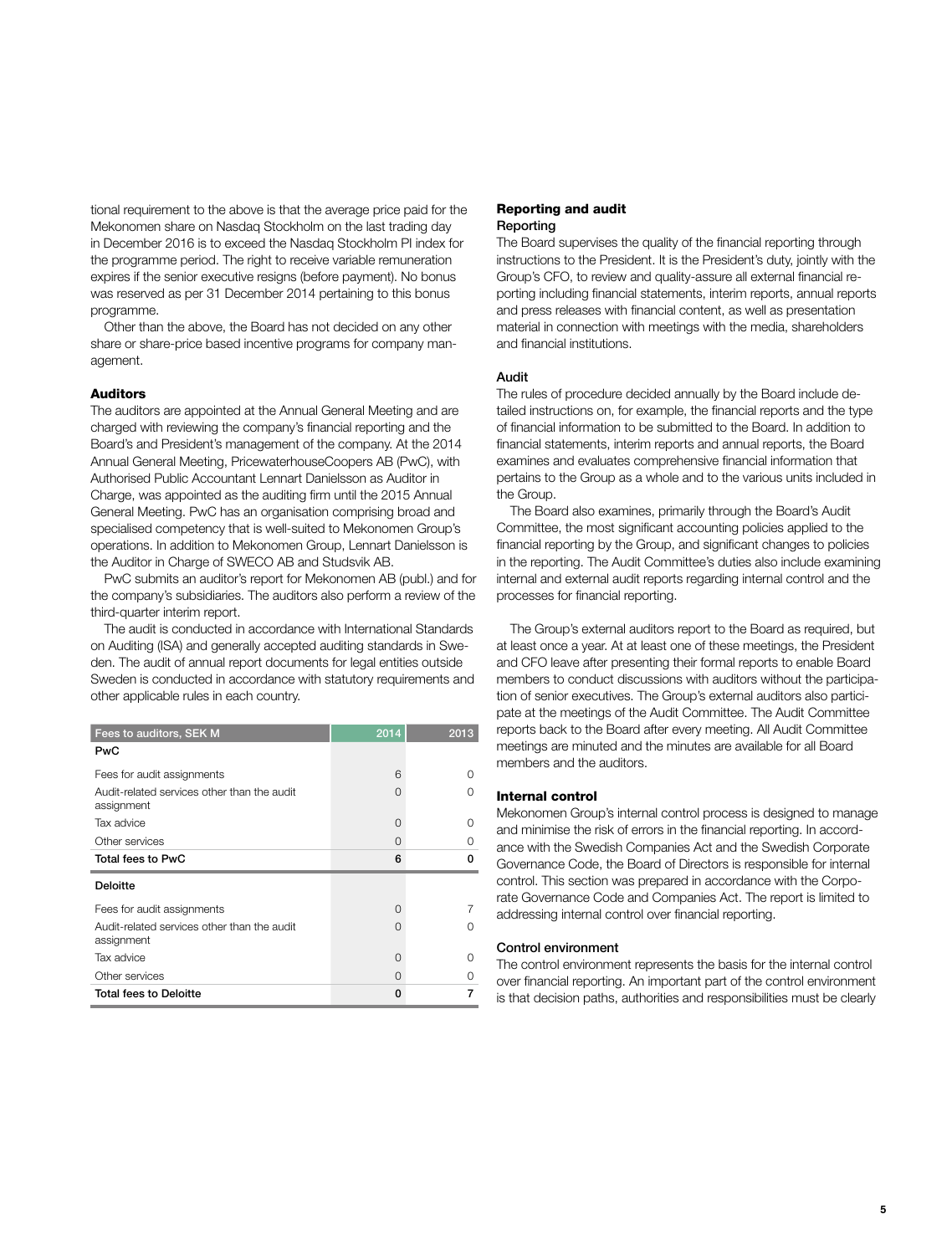defined and communicated between various levels in the organisation and that the control documents are available in the form of internal policies, handbooks, guidelines and manuals. Thus, a key part of the Board's work is to prepare and approve a number of fundamental policies, guidelines and frameworks. These include the Board's rules of procedure, Instructions for the President, Investment policies, Financial policies and the Insider policy. The aim of these policies is to create a basis for sound internal control. Furthermore, the Board focuses on ensuring that the organisational structure provides distinct roles, responsibilities and processes that benefit the effective management of the operation's risks and facilitate goal fulfilment. Part of the responsibility structure includes an obligation for the Board to evaluate the operation's performance and results on a monthly basis, through appropriate report packages containing income statements, balance sheets, analyses of important key figures, comments pertaining to the business status of each operation and also quarterly forecasts for future periods. The Board has established an Audit Committee to assist the Board specifically in the financial reporting. To help strengthen the internal control, Mekonomen Group has prepared a financial handbook that provides an overall view of existing policies, rules and regulations and procedures within the financial area. This is a living document, which will be updated continuously and adapted to changes within Mekonomen Group's operations. In addition to the financial handbook, there are instructions that provide guidance on daily work in stores and the rest of the organisation, for example, pertaining to stock taking and cash-register reconciliation, etc.

# Risk assessment

Mekonomen Group conducts continuous surveys of the Group's risks. During these surveys, a number of items were identified in the income statement and balance sheet in which the risks of errors in the financial reporting are elevated. The company works continuously on these risks by strengthening controls. Furthermore, risks are addressed in a special forum, including questions related to start-ups and acquisitions.

## Control activities

Risks of errors in the financial reporting are reduced through a high level of internal control over the financial reporting, with specific focus on significant areas defined by the Board. The aim of the appropriate control activities is to detect, prevent and correct errors and deviations in the reporting. The control activities include reconciliation of accounts, analytic follow-up, comparison between income statements and balance sheets and control stock-taking in warehouses and stores.

## Internal audit

Mekonomen Group has an internal audit function, which is an independent and objective hedging and advice unit that generates value and improves the Group's operations. This is done by evaluating and proposing improvement in such areas as risk management, compliance with policies and efficiency in the internal control over the financial reporting. The function works throughout the Group. The Head of the internal audit reports to the Audit Committee, the President and the CFO and informs management in each business area and other units on the results of the audits performed.

# Information and communications

Policies and guidelines are particularly important for accurate accounting, reporting and dissemination of information. Policies and guidelines on the financial process are continuously updated at Mekonomen Group. Such updates mainly take place in each Group function for the various operations through e-mails, but also at regular CFO meetings in which representatives from the Group finance function participate. For communication with internal and external parties, a communications policy is in place that states guidelines for conducting communication. The aim of the policy is to ensure that all information obligations are complied with in a correct and complete manner.

## Follow-up

The Board continuously evaluates the information submitted by company management and auditors. The CEO and CFO hold monthly reviews of financial position with each Head of Operations. Group finance function also cooperates closely with the CFOs and controllers of Group companies on matters pertaining to accounting and reporting. The follow-up and feedback concerning possible deviations arising in the internal controls are a key part of the internal control work, since this is an efficient manner for the company to ensure that errors are corrected and that the control is further strengthened.

### Additional information

The company website at mekonomen.com includes:

- Articles of Association
- Code of Conduct
- Information from previous Annual General Meetings, from 2006
- Information about the Nomination Committee
- Information about principles of remuneration of senior executives
- The Board's evaluation of guidelines for remuneration of programmes for variable remuneration
- Corporate Governance Reports from 2006
- Information about the 2015 Annual General Meeting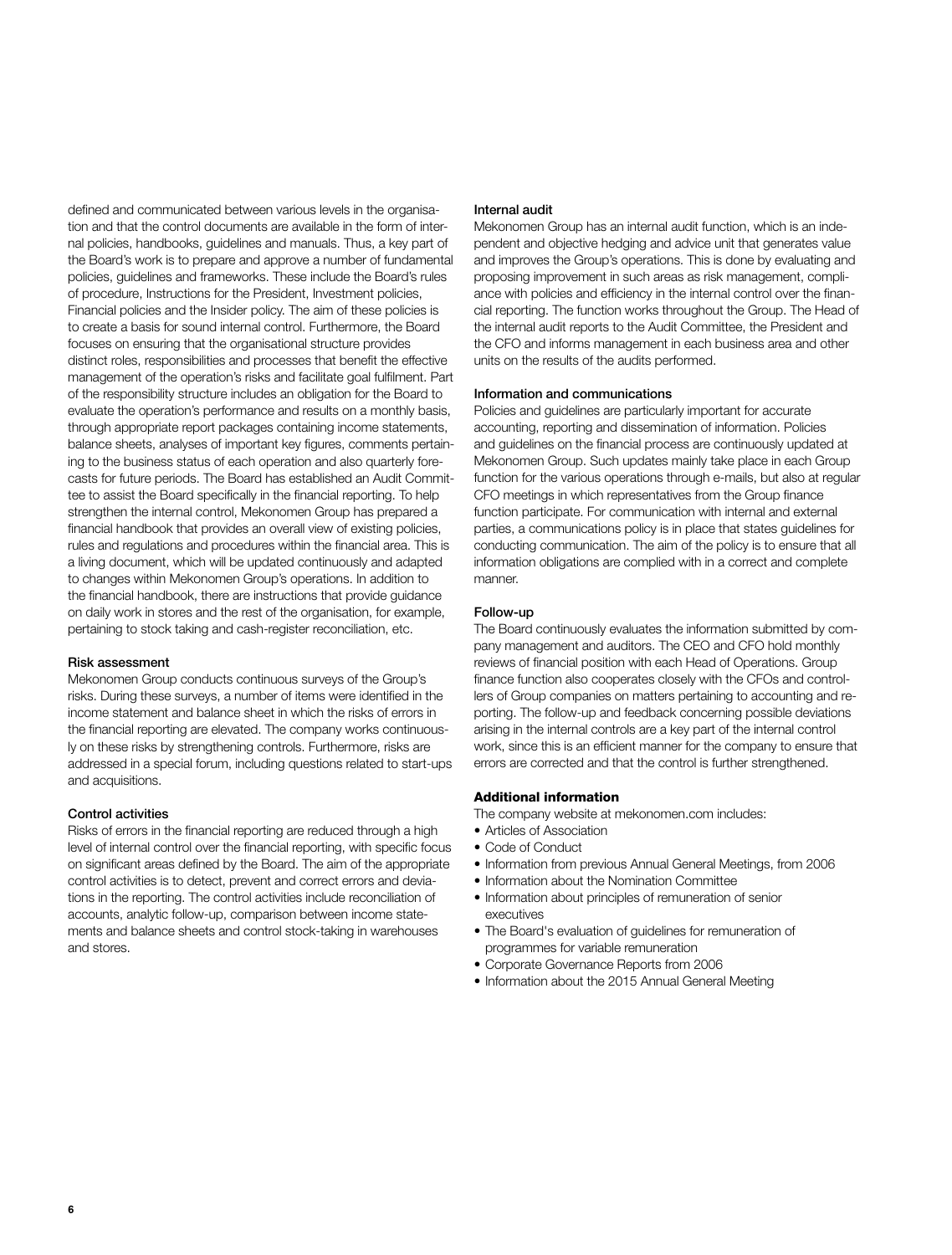# **Board of** Directors











Board member. Board member.





Board member.

Board position Chairman of the Board.

Executive Vice Chairman. Board member. Member of Mekonomen's Remuneration Committee.

Board member.

| Chairman of Mekonomen's<br>Remuneration Committee.                                                                                                                                                                                                                                                  | Member of Mekonomen's<br>Remuneration Committee.                                                                                                                                                                                                                                                                             | Member of Mekonomen's<br>Remuneration Committee.                                                                                                                                                                                                                                                      | Member of Mekonomen's<br>Audit Committee.                                                                                                                                                                                                           |                                                                   | Chairman of Mekonomen's<br>Audit Committee.                                                                                                                                                           | Member of Mekonomen's<br>Audit Committee.                                                               |  |  |
|-----------------------------------------------------------------------------------------------------------------------------------------------------------------------------------------------------------------------------------------------------------------------------------------------------|------------------------------------------------------------------------------------------------------------------------------------------------------------------------------------------------------------------------------------------------------------------------------------------------------------------------------|-------------------------------------------------------------------------------------------------------------------------------------------------------------------------------------------------------------------------------------------------------------------------------------------------------|-----------------------------------------------------------------------------------------------------------------------------------------------------------------------------------------------------------------------------------------------------|-------------------------------------------------------------------|-------------------------------------------------------------------------------------------------------------------------------------------------------------------------------------------------------|---------------------------------------------------------------------------------------------------------|--|--|
| Role                                                                                                                                                                                                                                                                                                |                                                                                                                                                                                                                                                                                                                              |                                                                                                                                                                                                                                                                                                       |                                                                                                                                                                                                                                                     |                                                                   |                                                                                                                                                                                                       |                                                                                                         |  |  |
| President and CEO of Axel<br>Johnson AB.                                                                                                                                                                                                                                                            |                                                                                                                                                                                                                                                                                                                              |                                                                                                                                                                                                                                                                                                       |                                                                                                                                                                                                                                                     | Self-employed.                                                    | President of Lernia AB.                                                                                                                                                                               | President of Orkla Confec-<br>tionery & Snacks.                                                         |  |  |
| <b>Education</b>                                                                                                                                                                                                                                                                                    |                                                                                                                                                                                                                                                                                                                              |                                                                                                                                                                                                                                                                                                       |                                                                                                                                                                                                                                                     |                                                                   |                                                                                                                                                                                                       |                                                                                                         |  |  |
| Graduate in Business<br>Administration, The Stockholm<br>School of Economics and stu-<br>dies at Wharton School, US.                                                                                                                                                                                | Graduate Engineer,<br>Royal Swedish Institute of<br>Technology, Stockholm,<br>Medicine Dr h.c.                                                                                                                                                                                                                               | B.A. Media/Communi-<br>cation and psychology,<br>Middlebury College,<br>Vermont, US.                                                                                                                                                                                                                  | Upper secondary school<br>education and training in<br>the ICA system.                                                                                                                                                                              | Upper secondary school<br>education.                              | Graduate in Business<br>Administration, Stockholm<br>University.                                                                                                                                      | IHM Business School Stock-<br>holm and training courses<br>at Unilever.                                 |  |  |
| <b>Elected in</b>                                                                                                                                                                                                                                                                                   |                                                                                                                                                                                                                                                                                                                              |                                                                                                                                                                                                                                                                                                       |                                                                                                                                                                                                                                                     |                                                                   |                                                                                                                                                                                                       |                                                                                                         |  |  |
| 2006                                                                                                                                                                                                                                                                                                | 2006                                                                                                                                                                                                                                                                                                                         | 2014                                                                                                                                                                                                                                                                                                  | 2013                                                                                                                                                                                                                                                | 2007                                                              | 2004                                                                                                                                                                                                  | 2014                                                                                                    |  |  |
| <b>Born</b>                                                                                                                                                                                                                                                                                         |                                                                                                                                                                                                                                                                                                                              |                                                                                                                                                                                                                                                                                                       |                                                                                                                                                                                                                                                     |                                                                   |                                                                                                                                                                                                       |                                                                                                         |  |  |
| 1968                                                                                                                                                                                                                                                                                                | 1942                                                                                                                                                                                                                                                                                                                         | 1968                                                                                                                                                                                                                                                                                                  | 1961                                                                                                                                                                                                                                                | 1966                                                              | 1960                                                                                                                                                                                                  | 1966                                                                                                    |  |  |
| <b>Other assignments</b>                                                                                                                                                                                                                                                                            |                                                                                                                                                                                                                                                                                                                              |                                                                                                                                                                                                                                                                                                       |                                                                                                                                                                                                                                                     |                                                                   |                                                                                                                                                                                                       |                                                                                                         |  |  |
| Chairman of the Board of<br>Axfood AB (publ), Axstores<br>AB and the Swedish Trade<br>Federation. Vice Chairman<br>of Martin & Servera AB.<br>Board member of Axel<br>Johnson International AB,<br>Lancelot Asset Manage-<br>ment, the Confederation<br>of Swedish Enterprise and<br>Electrolux AB. | Chairman of the Board of<br>Storch & Storch AB and<br>KEBRIS AB. Board mem-<br>ber of Axel Johnson AB,<br>Investment AB Öresund,<br>as well as member of the<br>Royal Swedish Academy<br>of Sciences (KVA) and the<br>Royal Swedish Academy of<br>Engineering Sciences (IVA).<br>Former Chairman of the<br>Nobel Foundation. | Chairman of the Board<br>of the Erik and Göran<br>Ennerfelt Foundation for<br>International Studies for<br>Young Swedes. Vice<br>Chairman of Axel Johnson<br>AB. Board member of<br>AxFast AB, Axfood AB<br>(publ), Axstores AB, Ahléns<br>AB and Stockholm School<br>of Economics Advisory<br>Board. | Chairman of the Board<br>of Ahlsell AB (publ), Clas<br>Ohlson AB (publ), Ersta<br>diakoni, Eurocommerce,<br>Suomen Lähikauppa Oy,<br>Systembolaget, Junior<br>Achievement Sweden and<br>World Childhood Foun-<br>dation. Board member of<br>Synsam. | Minority owner and Board<br>member of Motorsport<br>Auctions Ltd. | Board member of 2E<br>Group AB and Beman-<br>ningsföretagen. Chairman<br>of the Board of a number<br>of Lernia AB subsidiaries,<br>and Chairman of the Board<br>and President of Skåntorp<br>& Co AB. | Board member of AB<br>Svenska Spel.                                                                     |  |  |
| <b>Work experience</b>                                                                                                                                                                                                                                                                              |                                                                                                                                                                                                                                                                                                                              |                                                                                                                                                                                                                                                                                                       |                                                                                                                                                                                                                                                     |                                                                   |                                                                                                                                                                                                       |                                                                                                         |  |  |
| ABB's financial operations.<br>Head of Analysis at Aros<br>Securities. Employed by the<br>Axel Johnson Group since<br>2000. Former Deputy CEO<br>and CFO of Axel Johnson<br>AB. President of Axel John-<br>son AB since 2007.                                                                       | President and CEO of<br>AGA.                                                                                                                                                                                                                                                                                                 | Employed at Axel Johnson<br>AB since 2005, most<br>recently as Vice President<br>Human Resources<br>and Communications<br>and member of Group<br>Management 2006-2014.<br>Prior to that, many years<br>of experience in film, televi-<br>sion, and media in Sweden<br>and the US.                     | Employed at ICA for more<br>than 30 years, 11 of which<br>as CEO.                                                                                                                                                                                   | Former professional racing<br>driver.                             | Former President and CEO<br>of SBC Sveriges Bostads-<br>rättsCentrum AB. President<br>and CEO of Jarowskij, CFO<br>of Arla, Authorised Public<br>Accountant at Öhrlings/<br>PwC.                      | President of Arla Foods AB,<br>President of Atria Scandina-<br>via AB, senior positions at<br>Unilever. |  |  |
| <b>Total remuneration, SEK</b>                                                                                                                                                                                                                                                                      |                                                                                                                                                                                                                                                                                                                              |                                                                                                                                                                                                                                                                                                       |                                                                                                                                                                                                                                                     |                                                                   |                                                                                                                                                                                                       |                                                                                                         |  |  |
| 435.000                                                                                                                                                                                                                                                                                             | 325,000                                                                                                                                                                                                                                                                                                                      | 275,000                                                                                                                                                                                                                                                                                               | 285.000                                                                                                                                                                                                                                             | 250,000                                                           | 310,000                                                                                                                                                                                               | 285.000                                                                                                 |  |  |
| <b>Attendance at Board meetings</b>                                                                                                                                                                                                                                                                 |                                                                                                                                                                                                                                                                                                                              |                                                                                                                                                                                                                                                                                                       |                                                                                                                                                                                                                                                     |                                                                   |                                                                                                                                                                                                       |                                                                                                         |  |  |
| 12/12                                                                                                                                                                                                                                                                                               | 12/12                                                                                                                                                                                                                                                                                                                        | 9/9 (newly elected).                                                                                                                                                                                                                                                                                  | 10/12                                                                                                                                                                                                                                               | 12/12                                                             | 12/12                                                                                                                                                                                                 | 8/9 (newly elected).                                                                                    |  |  |
| <b>Attendance at Audit Committee meetings</b>                                                                                                                                                                                                                                                       |                                                                                                                                                                                                                                                                                                                              |                                                                                                                                                                                                                                                                                                       |                                                                                                                                                                                                                                                     |                                                                   |                                                                                                                                                                                                       |                                                                                                         |  |  |
|                                                                                                                                                                                                                                                                                                     |                                                                                                                                                                                                                                                                                                                              |                                                                                                                                                                                                                                                                                                       | 4/4                                                                                                                                                                                                                                                 |                                                                   | 4/4                                                                                                                                                                                                   | 4/4                                                                                                     |  |  |
| <b>Attendance at Remuneration Committee meetings</b>                                                                                                                                                                                                                                                |                                                                                                                                                                                                                                                                                                                              |                                                                                                                                                                                                                                                                                                       |                                                                                                                                                                                                                                                     |                                                                   |                                                                                                                                                                                                       |                                                                                                         |  |  |
| 2/2                                                                                                                                                                                                                                                                                                 | 2/2                                                                                                                                                                                                                                                                                                                          | 0/0 (newly elected).                                                                                                                                                                                                                                                                                  | $\overline{\phantom{0}}$                                                                                                                                                                                                                            | ٠                                                                 | $\overline{a}$                                                                                                                                                                                        | ÷.                                                                                                      |  |  |
| Own shareholdings and shareholdings of related parties                                                                                                                                                                                                                                              |                                                                                                                                                                                                                                                                                                                              |                                                                                                                                                                                                                                                                                                       |                                                                                                                                                                                                                                                     |                                                                   |                                                                                                                                                                                                       |                                                                                                         |  |  |
| 1,000                                                                                                                                                                                                                                                                                               | None                                                                                                                                                                                                                                                                                                                         | None                                                                                                                                                                                                                                                                                                  | 2,000                                                                                                                                                                                                                                               | 1,000                                                             | 2,000                                                                                                                                                                                                 | 2,500                                                                                                   |  |  |
|                                                                                                                                                                                                                                                                                                     | Independent of the company/company management                                                                                                                                                                                                                                                                                |                                                                                                                                                                                                                                                                                                       |                                                                                                                                                                                                                                                     |                                                                   |                                                                                                                                                                                                       |                                                                                                         |  |  |
| Yes                                                                                                                                                                                                                                                                                                 | Yes                                                                                                                                                                                                                                                                                                                          | Yes                                                                                                                                                                                                                                                                                                   | Yes                                                                                                                                                                                                                                                 | Yes                                                               | Yes                                                                                                                                                                                                   | Yes                                                                                                     |  |  |
| Independent of major shareholders                                                                                                                                                                                                                                                                   |                                                                                                                                                                                                                                                                                                                              |                                                                                                                                                                                                                                                                                                       |                                                                                                                                                                                                                                                     |                                                                   |                                                                                                                                                                                                       |                                                                                                         |  |  |
| No, dependent in relation to<br>major shareholders of the<br>company.                                                                                                                                                                                                                               | No, dependent in relation<br>to major shareholders of<br>the company.                                                                                                                                                                                                                                                        | No, dependent in relation<br>to major shareholders of<br>the company.                                                                                                                                                                                                                                 | Yes                                                                                                                                                                                                                                                 | Yes                                                               | Yes                                                                                                                                                                                                   | Yes                                                                                                     |  |  |

Antonia Ax:son Johnson and Anders G Carlberg declined re-election at the 2014 Annual General Meeting. Antonia Ax:son Johnson participated at one and Anders G Carlberg participated at two of the two<br>meetings held prior to t